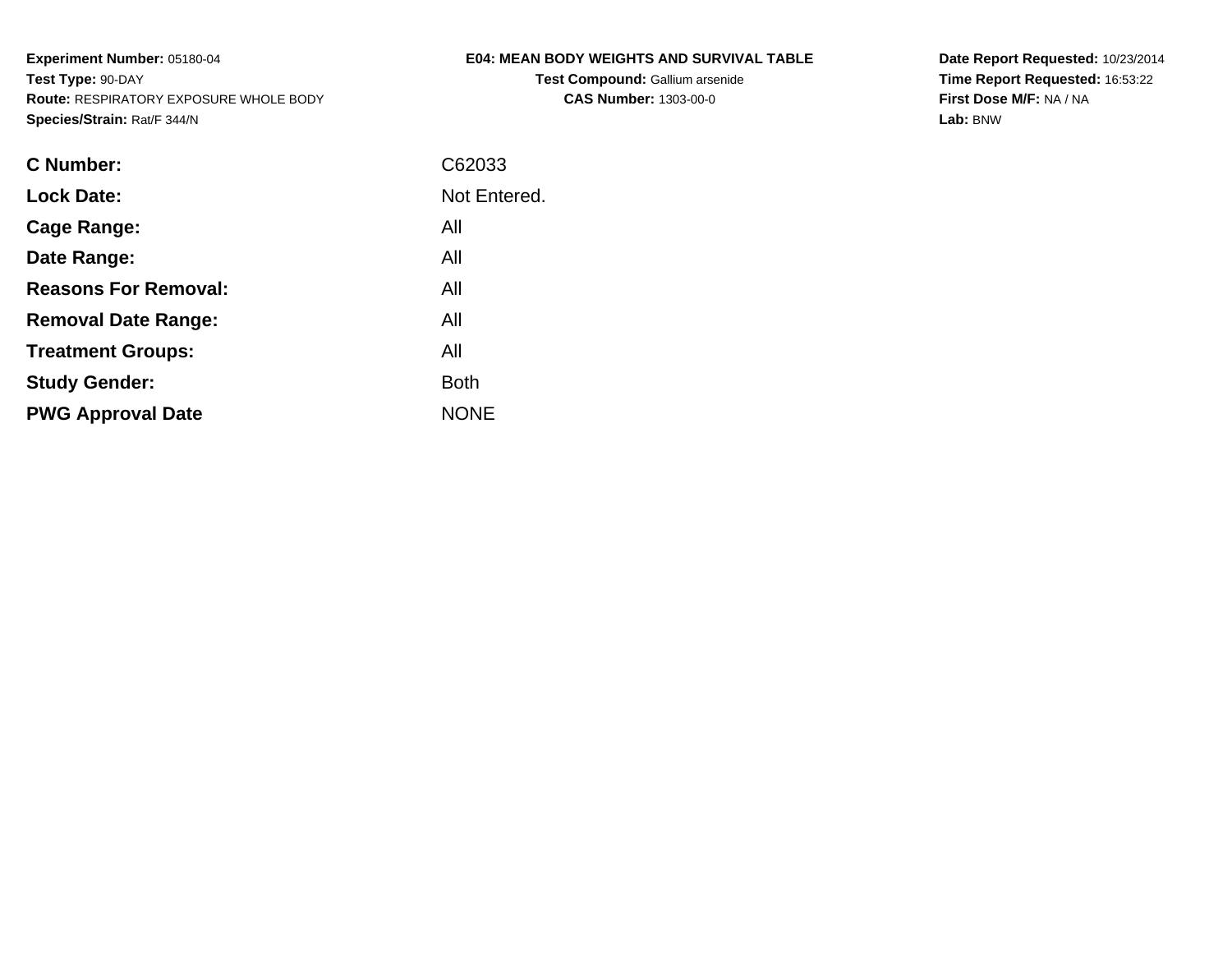### **E04: MEAN BODY WEIGHTS AND SURVIVAL TABLE**

**Test Compound:** Gallium arsenide**CAS Number:** 1303-00-0

**Date Report Requested:** 10/23/2014 **Time Report Requested:** 16:53:22**First Dose M/F:** NA / NA**Lab:** BNW

#### **MALE**

| <b>DAY</b>         | <b>CONTROL</b> |    |       | MG/M3<br>0.1 |    |       | 1 MG/M3     |    |       | 10 MG/M3    |    |
|--------------------|----------------|----|-------|--------------|----|-------|-------------|----|-------|-------------|----|
|                    | WT(g)          | N  | WT(g) | % OF CNTL N  |    | WT(g) | % OF CNTL N |    | WT(g) | % OF CNTL N |    |
|                    | 134.5          | 10 | 130.1 | 96.7         | 10 | 130.7 | 97.1        | 10 | 130.6 | 97.0        | 10 |
| 9                  | 168.1          | 10 | 161.6 | 96.2         | 10 | 161.4 | 96.1        | 10 | 157.8 | 93.9        | 10 |
| 16                 | 190.0          | 10 | 187.3 | 98.6         | 10 | 188.6 | 99.3        | 10 | 181.2 | 95.4        | 10 |
| 23                 | 212.3          | 10 | 205.8 | 96.9         | 10 | 210.0 | 98.9        | 10 | 201.1 | 94.7        | 10 |
| 30                 | 235.4          | 10 | 226.8 | 96.3         | 10 | 230.6 | 98.0        | 10 | 222.0 | 94.3        | 10 |
| 37                 | 252.0          | 10 | 244.9 | 97.2         | 10 | 249.6 | 99.0        | 10 | 243.4 | 96.6        | 10 |
| 44                 | 269.8          | 10 | 261.3 | 96.8         | 10 | 267.3 | 99.1        | 10 | 256.9 | 95.2        | 10 |
| 51                 | 280.9          | 10 | 272.9 | 97.2         | 10 | 279.0 | 99.3        | 10 | 271.2 | 96.5        | 10 |
| 58                 | 293.6          | 10 | 285.1 | 97.1         | 10 | 291.7 | 99.4        | 10 | 281.3 | 95.8        | 10 |
| 65                 | 303.4          | 10 | 297.9 | 98.2         | 10 | 304.1 | 100.2       | 10 | 293.7 | 96.8        | 10 |
| 72                 | 316.1          | 10 | 310.6 | 98.2         | 10 | 316.3 | 100.1       | 10 | 305.6 | 96.7        | 10 |
| 79                 | 325.4          | 10 | 320.0 | 98.4         | 10 | 325.2 | 100.0       | 10 | 316.3 | 97.2        | 10 |
| 86                 | 327.8          | 10 | 324.8 | 99.1         | 10 | 326.7 | 99.7        | 10 | 317.6 | 96.9        | 10 |
| TERM<br><b>SAC</b> | 341.4          | 10 | 338.2 | 99.1         | 10 | 341.3 | 100.0       | 10 | 334.3 | 97.9        | 10 |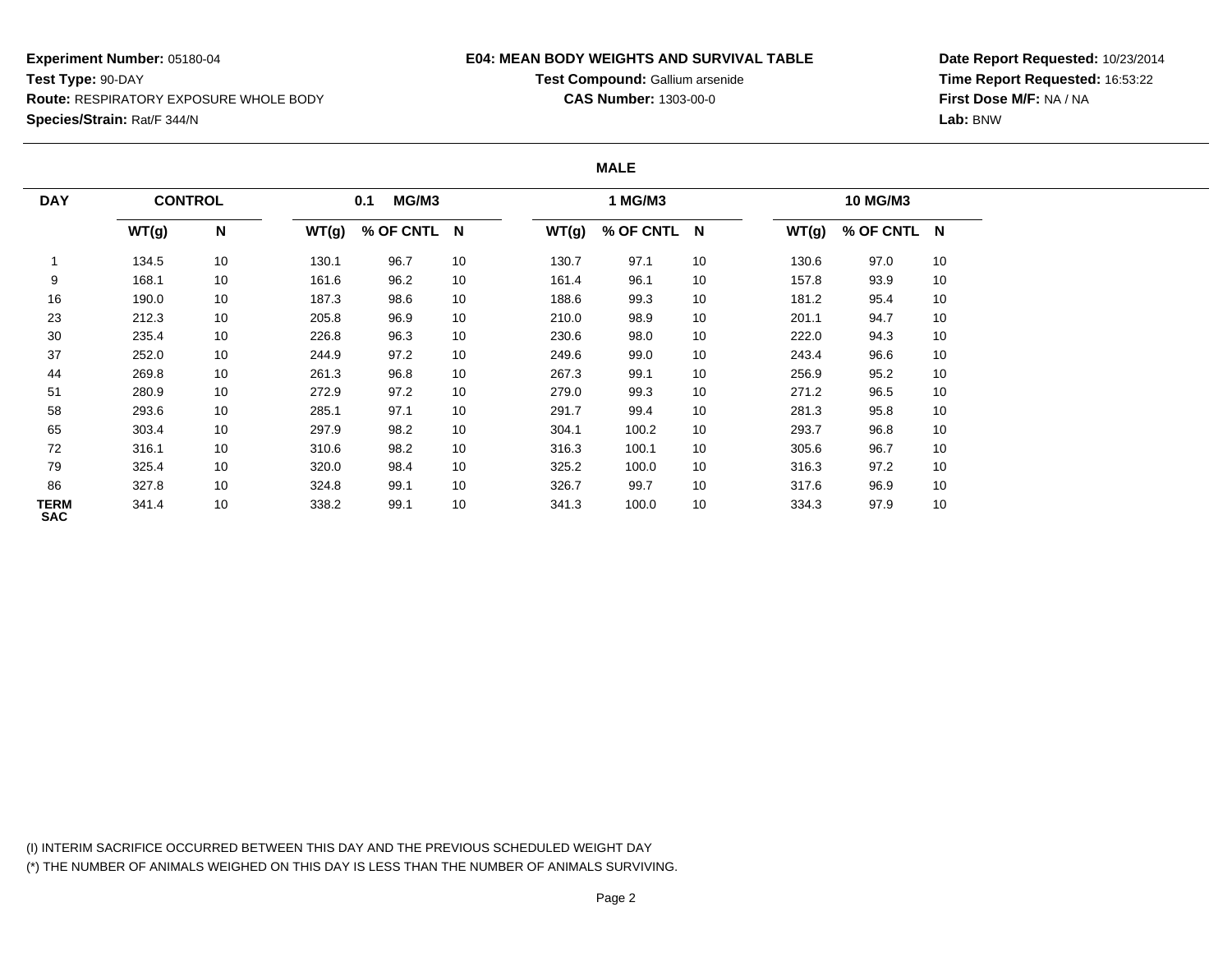### **E04: MEAN BODY WEIGHTS AND SURVIVAL TABLE**

**Test Compound:** Gallium arsenide**CAS Number:** 1303-00-0

**Date Report Requested:** 10/23/2014**Time Report Requested:** 16:53:23**First Dose M/F:** NA / NA**Lab:** BNW

#### **MALE**

| <b>DAY</b>                |       | 37 MG/M3    |    |       | 75 MG/M3    |    |
|---------------------------|-------|-------------|----|-------|-------------|----|
|                           | WT(g) | % OF CNTL N |    | WT(g) | % OF CNTL N |    |
|                           | 134.8 | 100.2       | 10 | 130.3 | 96.8        | 10 |
| 9                         | 163.0 | 97.0        | 10 | 158.1 | 94.1        | 10 |
| 16                        | 186.9 | 98.4        | 10 | 180.6 | 95.1        | 10 |
| 23                        | 208.1 | 98.0        | 10 | 199.4 | 93.9        | 10 |
| 30                        | 227.9 | 96.8        | 10 | 218.1 | 92.7        | 10 |
| 37                        | 243.5 | 96.6        | 10 | 235.3 | 93.4        | 10 |
| 44                        | 259.8 | 96.3        | 10 | 250.4 | 92.8        | 10 |
| 51                        | 270.9 | 96.4        | 10 | 262.9 | 93.6        | 10 |
| 58                        | 283.9 | 96.7        | 10 | 274.4 | 93.5        | 10 |
| 65                        | 294.3 | 97.0        | 10 | 284.3 | 93.7        | 10 |
| 72                        | 306.2 | 96.8        | 10 | 293.2 | 92.7        | 10 |
| 79                        | 315.6 | 97.0        | 10 | 300.6 | 92.4        | 10 |
| 86                        | 312.4 | 95.3        | 10 | 299.4 | 91.3        | 10 |
| <b>TERM</b><br><b>SAC</b> | 327.5 | 95.9        | 10 | 313.6 | 91.8        | 10 |

\*\*\*END OF MALE DATA\*\*\*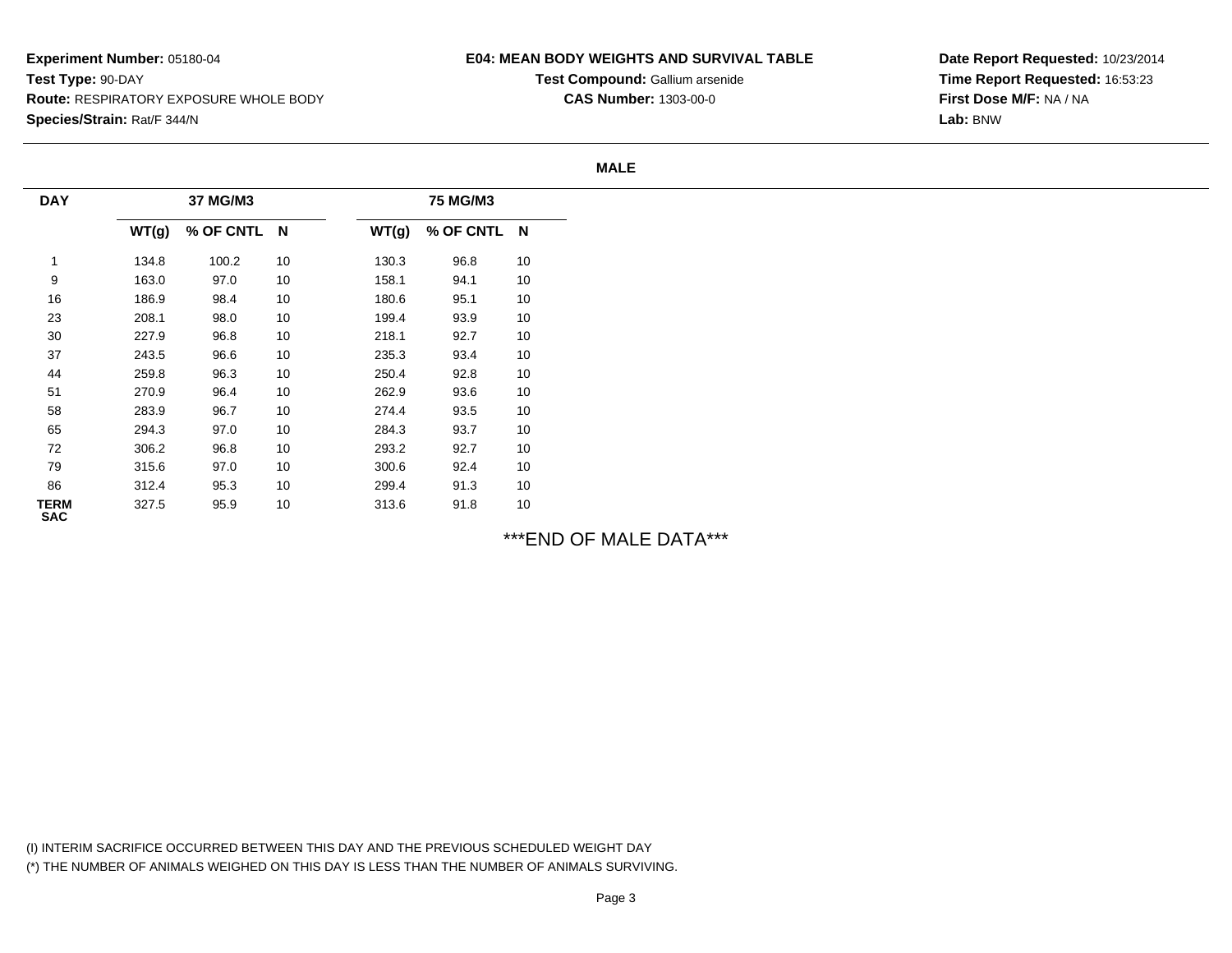### **E04: MEAN BODY WEIGHTS AND SURVIVAL TABLE**

**Test Compound:** Gallium arsenide**CAS Number:** 1303-00-0

**Date Report Requested:** 10/23/2014**Time Report Requested:** 16:53:23**First Dose M/F:** NA / NA**Lab:** BNW

|                           |                |                 |          |       |              |        |       | <b>FEMALE</b> |        |       |             |        |
|---------------------------|----------------|-----------------|----------|-------|--------------|--------|-------|---------------|--------|-------|-------------|--------|
| <b>DAY</b>                | <b>CONTROL</b> |                 |          |       | 0.1<br>MG/M3 |        |       | 1 MG/M3       |        |       | 10 MG/M3    |        |
|                           | WT(g)          | N               |          | WT(g) | % OF CNTL N  |        | WT(g) | % OF CNTL N   |        | WT(g) | % OF CNTL N |        |
| $\mathbf{1}$              | 106.2          | $5\phantom{.0}$ | $\ast$   | 110.5 | 104.0        | $10\,$ | 108.8 | 102.4         | $10\,$ | 108.5 | 102.1       | 10     |
| $\overline{2}$            | 103.9          | 5               | $^\star$ |       |              |        |       |               |        |       |             |        |
| 8                         | 119.3          | 5               | $\ast$   | 122.9 | 103.0        | 10     | 121.7 | 102.0         | 10     | 120.3 | 100.8       | 10     |
| 9                         | 116.0          | 5               | $\star$  |       |              |        |       |               |        |       |             |        |
| 15                        | 132.5          | 5               | $\star$  | 134.7 | 101.7        | 10     | 133.4 | 100.7         | $10\,$ | 132.1 | 99.7        | $10\,$ |
| 16                        | 129.0          | 5               | $\star$  |       |              |        |       |               |        |       |             |        |
| 22                        | 143.9          | 5               | $\star$  | 143.7 | 99.9         | 10     | 145.3 | 101.0         | 10     | 142.4 | 99.0        | 10     |
| 23                        | 141.5          | 5               | $\star$  |       |              |        |       |               |        |       |             |        |
| 29                        | 156.2          | 5               | $\star$  | 153.9 | 98.5         | $10\,$ | 153.9 | 98.5          | $10\,$ | 151.1 | 96.8        | 10     |
| $30\,$                    | 151.6          | 5               | $\star$  |       |              |        |       |               |        |       |             |        |
| 36                        | 162.9          | 5               | $\star$  | 160.8 | 98.7         | 10     | 160.1 | 98.3          | 10     | 159.7 | 98.0        | 10     |
| 37                        | 159.2          | 5               | $\star$  |       |              |        |       |               |        |       |             |        |
| 43                        | 168.8          | 5               | $\star$  | 166.4 | 98.5         | 10     | 165.8 | 98.2          | 10     | 163.5 | 96.8        | 10     |
| 44                        | 163.2          | 5               | $\star$  |       |              |        |       |               |        |       |             |        |
| 50                        | 171.0          | 5               | $\ast$   | 172.3 | 100.7        | 10     | 168.5 | 98.5          | 10     | 169.8 | 99.3        | 10     |
| 51                        | 167.6          | 5               | $\ast$   |       |              |        |       |               |        |       |             |        |
| 57                        | 173.6          | 5               | $\star$  | 177.3 | 102.1        | 10     | 174.4 | 100.4         | 10     | 173.5 | 99.9        | 10     |
| 58                        | 173.7          | 5               | $\star$  |       |              |        |       |               |        |       |             |        |
| 64                        | 179.2          | 5               | $\star$  | 182.3 | 101.7        | 10     | 179.0 | 99.9          | 10     | 180.2 | 100.5       | 10     |
| 65                        | 174.8          | 5               | $\star$  |       |              |        |       |               |        |       |             |        |
| 71                        | 182.0          | 5               | $\star$  | 187.8 | 103.2        | 10     | 183.9 | 101.0         | 10     | 185.2 | 101.7       | 10     |
| 72                        | 180.9          | 5               | $\star$  |       |              |        |       |               |        |       |             |        |
| 78                        | 186.6          | 5               | $\star$  | 191.7 | 102.7        | 10     | 187.3 | 100.4         | 10     | 188.6 | 101.1       | 10     |
| 79                        | 182.5          | 5               | $\star$  |       |              |        |       |               |        |       |             |        |
| 85                        | 187.9          | 5               | $\star$  | 193.4 | 102.9        | 10     | 186.7 | 99.4          | 10     | 188.8 | 100.5       | 10     |
| 86                        | 182.9          | 5               | $\star$  |       |              |        |       |               |        |       |             |        |
| <b>TERM</b><br><b>SAC</b> | 192.2          | 10              |          |       |              |        |       |               |        |       |             |        |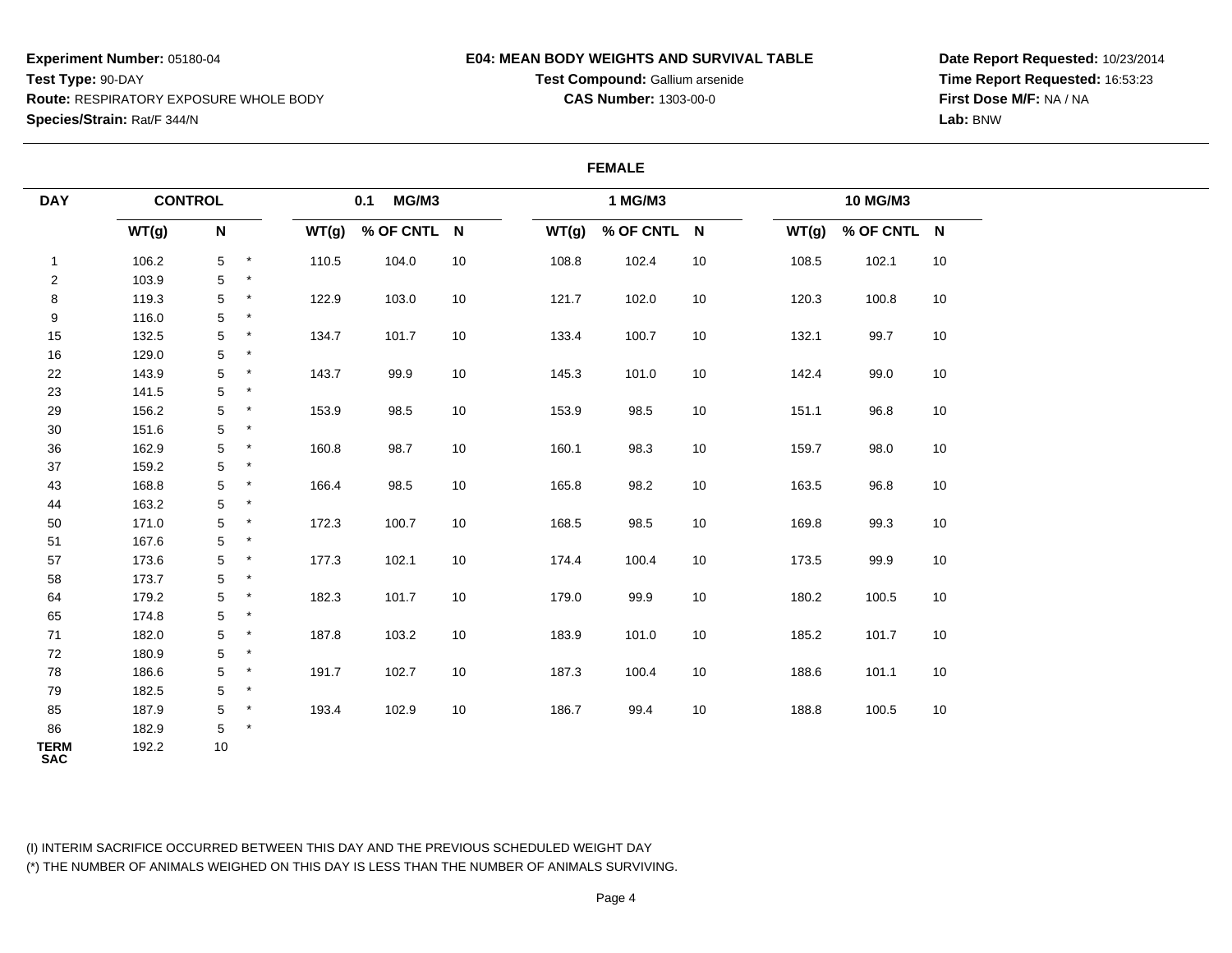### **E04: MEAN BODY WEIGHTS AND SURVIVAL TABLE**

**Test Compound:** Gallium arsenide**CAS Number:** 1303-00-0

**Date Report Requested:** 10/23/2014**Time Report Requested:** 16:53:23**First Dose M/F:** NA / NA**Lab:** BNW

#### **FEMALE**

| <b>DAY</b>       |       | 37 MG/M3    |      |       | 75 MG/M3    |        |
|------------------|-------|-------------|------|-------|-------------|--------|
|                  | WT(g) | % OF CNTL N |      | WT(g) | % OF CNTL N |        |
| $\mathbf{1}$     | 104.6 | 98.4        | $10$ | 108.4 | 102.0       | $10$   |
| $\overline{c}$   |       |             |      |       |             |        |
| $\bf 8$          | 118.0 | 98.9        | $10$ | 122.4 | 102.6       | $10$   |
| $\boldsymbol{9}$ |       |             |      |       |             |        |
| 15               | 132.2 | 99.8        | 10   | 134.3 | 101.4       | 10     |
| $16\,$           |       |             |      |       |             |        |
| 22               | 140.7 | 97.8        | $10$ | 143.4 | 99.7        | $10$   |
| 23               |       |             |      |       |             |        |
| $29\,$           | 149.6 | 95.8        | $10$ | 152.7 | 97.8        | $10\,$ |
| $30\,$           |       |             |      |       |             |        |
| 36               | 156.6 | 96.1        | $10$ | 158.2 | 97.1        | $10$   |
| $37\,$           |       |             |      |       |             |        |
| 43               | 162.8 | 96.4        | 10   | 164.8 | 97.6        | 10     |
| 44               |       |             |      |       |             |        |
| $50\,$           | 166.8 | 97.6        | $10$ | 168.9 | 98.7        | $10$   |
| 51               |       |             |      |       |             |        |
| $57\,$           | 172.1 | 99.1        | $10$ | 173.0 | 99.6        | $10\,$ |
| 58               | 176.9 | 98.7        |      | 176.7 | 98.6        |        |
| 64<br>65         |       |             | 10   |       |             | $10\,$ |
| 71               | 181.7 | 99.8        | $10$ | 179.6 | 98.7        | 10     |
| 72               |       |             |      |       |             |        |
| 78               | 184.7 | 99.0        | $10$ | 184.6 | 98.9        | 10     |
| 79               |       |             |      |       |             |        |
| 85               | 185.4 | 98.6        | 10   | 182.0 | 96.9        | 10     |
| 86               |       |             |      |       |             |        |
| <b>TERM</b>      |       |             |      |       |             |        |
| <b>SAC</b>       |       |             |      |       |             |        |